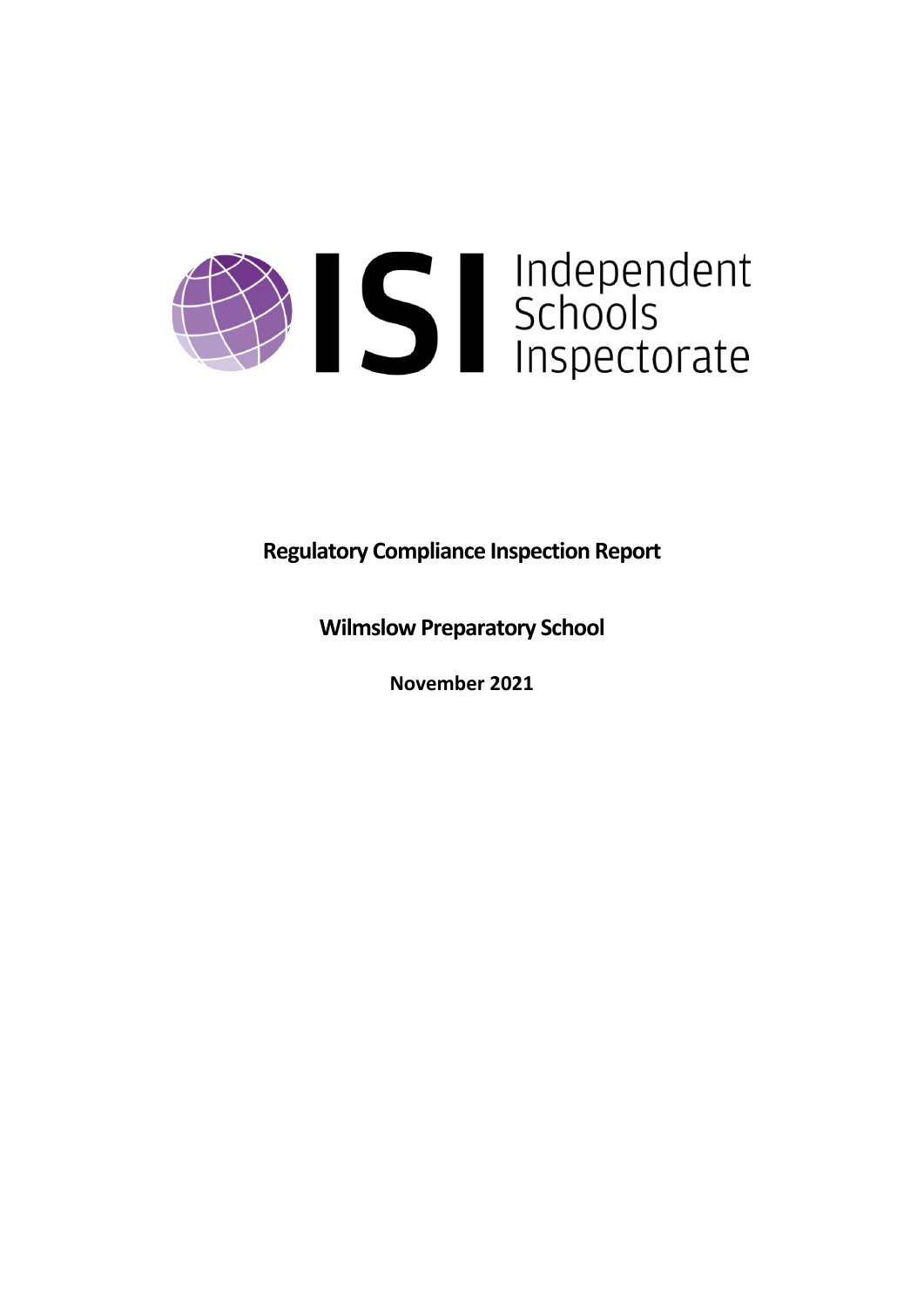# **Contents**

| <b>School's Details</b> |                                                                      |   |
|-------------------------|----------------------------------------------------------------------|---|
| 1.                      | <b>Background Information</b>                                        | 4 |
|                         | <b>About the school</b>                                              | 4 |
|                         | What the school seeks to do                                          | 4 |
|                         | About the pupils                                                     | 4 |
| 2.                      | <b>Regulatory Compliance Inspection</b>                              | 5 |
|                         | <b>Preface</b>                                                       | 5 |
|                         | <b>Key findings</b>                                                  | 6 |
|                         | PART 1 - Quality of education provided                               | 6 |
|                         | PART 2 - Spiritual, moral, social and cultural development of pupils | 6 |
|                         | PART 3 - Welfare, health and safety of pupils                        | 6 |
|                         | PART 4 - Suitability of staff and proprietors                        | 6 |
|                         | PART 5 - Premises of and accommodation at schools                    | 6 |
|                         | <b>PART 6 - Provision of information</b>                             | 7 |
|                         | PART 7 - Manner in which complaints are handled                      | 7 |
|                         | PART 8 - Quality of leadership in and management of schools          | 7 |
| 3.                      | <b>Inspection Evidence</b>                                           | 8 |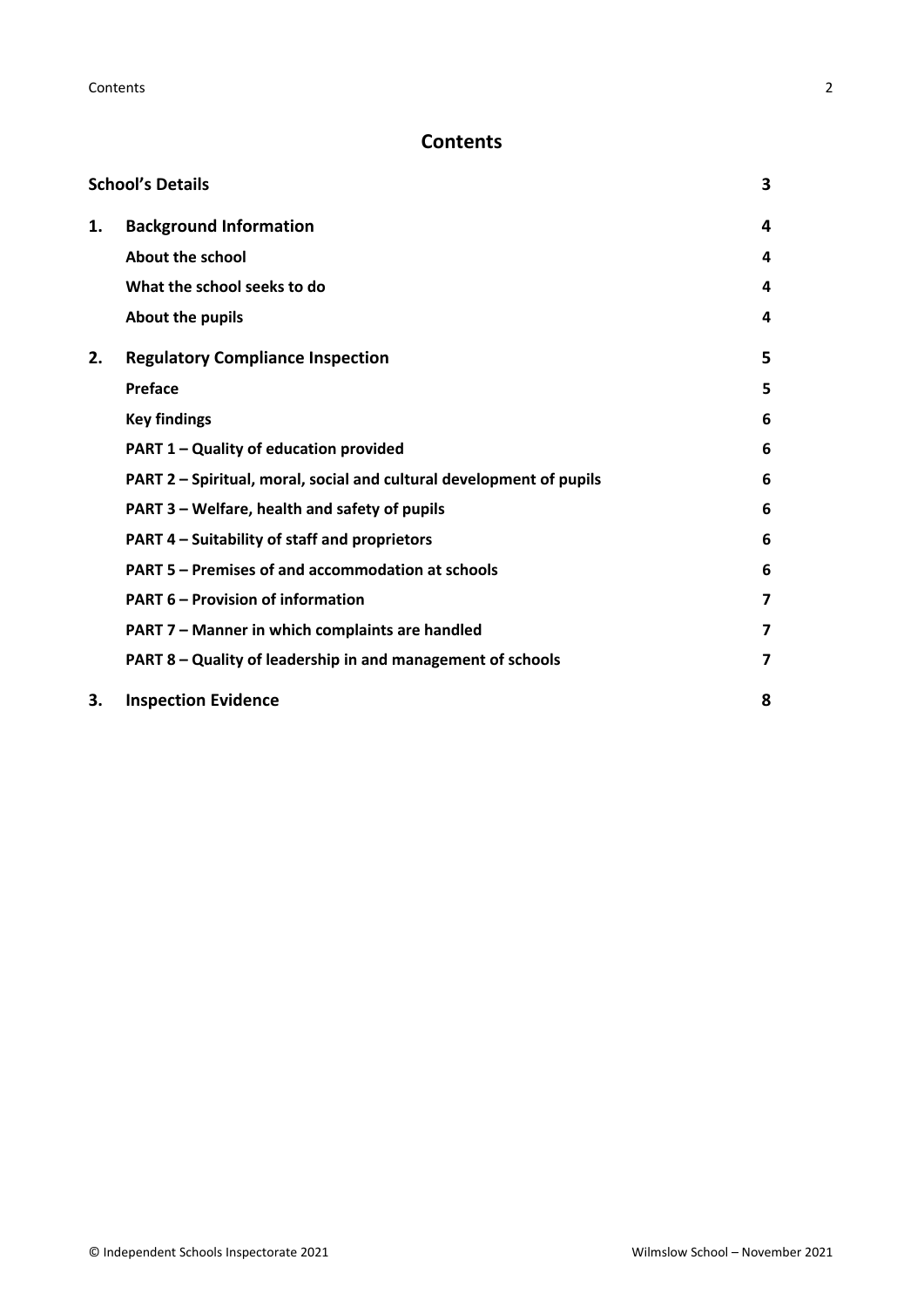| <b>School</b>                    | <b>Wilmslow Preparatory School</b>                                                      |
|----------------------------------|-----------------------------------------------------------------------------------------|
| <b>DfE</b> number                | 895/6011                                                                                |
| <b>Registered charity number</b> | 525924                                                                                  |
| <b>Address</b>                   | <b>Wilmslow Preparatory School</b><br>7 Grove Avenue<br>Wilmslow<br>Cheshire<br>SK9 5EG |
| Telephone number                 | 01625 524246                                                                            |
| <b>Email address</b>             | secretary@wilmslowprep.co.uk                                                            |
| Headteacher                      | Mr Bradley Lavagna-Slater                                                               |
| <b>Chair of governors</b>        | Mr Nick Rudgard                                                                         |
| Age range                        | 3 to 11                                                                                 |
| Number of pupils on roll         | 121                                                                                     |
|                                  | <b>EYFS</b><br><b>Juniors</b><br>87<br>34                                               |
| <b>Inspection dates</b>          | 3 to 5 November 2021                                                                    |

# <span id="page-2-0"></span>**School's Details**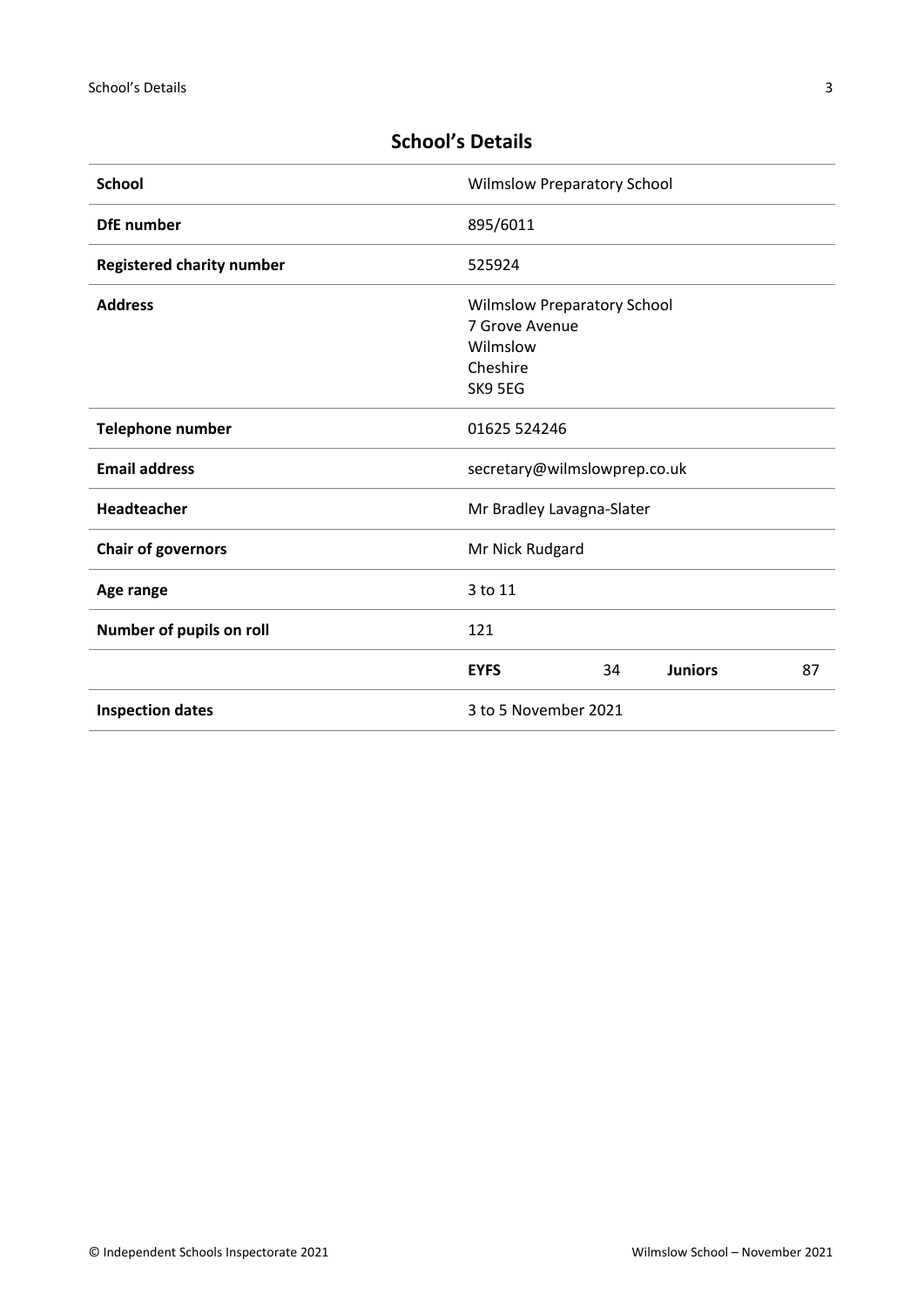# <span id="page-3-0"></span>**1. Background Information**

### <span id="page-3-1"></span>**About the school**

- 1.1 Wilmslow Preparatory School is an independent day school for boys and girls aged between three and eleven years. Founded in 1909, the school moved to its present site in a residential area in Cheshire East in 1925. The Early Years Foundation Stage and the Preparatory School are accommodated on a single site with a sports hall and field nearby. The school is administered by a charitable trust and overseen by a board of governors. Since the previous inspection, the school has refurbished the music facilities, increased the outdoor learning area and created a sports hall and an all-weather pitch. The school appointed a new headteacher in September 2020.
- 1.2 During the period March to August 2020, the school remained open only for children of key workers with a phased return of the whole school from 1<sup>st</sup> June 2020.
- 1.3 During this period of closure, the school provided remote learning materials for all pupils.
- 1.4 In the interests of infection control during the COVID-19 (coronavirus) pandemic, inspection evidence was gathered partly remotely and partly on-site to reduce contact within the school setting.
- 1.5 In line with the direction given by the Department for Education (DfE) at the time, no evaluation has been made of the nature or effectiveness of any provision made during the period March to August 2020, including its impact on pupils' learning, achievement or personal development. Any concerns relating to pupils' welfare during this period which directly relate to measures implemented by the school have been considered.
- 1.6 During the lockdown period of January to March 2021, all pupils other than the children of key workers or vulnerable pupils and those in the Kindergarten received remote learning provision at home.
- 1.7 In 2020 and 2021, public examinations were not held.
- 1.8 Since 2020, EYFS profiles have not been externally moderated.

#### <span id="page-3-2"></span>**What the school seeks to do**

1.9 The school aims to inspire academic excellence and to enable pupils to develop lively, enquiring and creative minds supported by a broad, balanced and varied curriculum. The school seeks to encourage self-respect and respect for others in a safe and caring environment.

## <span id="page-3-3"></span>**About the pupils**

1.10 Pupils come from a range of professional and business backgrounds and all live within a few miles of the school. The school has nine pupils with special educational needs and/or disabilities (SEND), and supports them with dyslexia, attention deficit disorder, organisational and social skills. Three pupils in the school have an educational, health and care plan (EHC). English is an additional language for fourteen pupils, of whom two receive specialist support from the school. The school has identified twelve pupils as more able and the school curricular and co-curricular programme is adapted to meet their needs.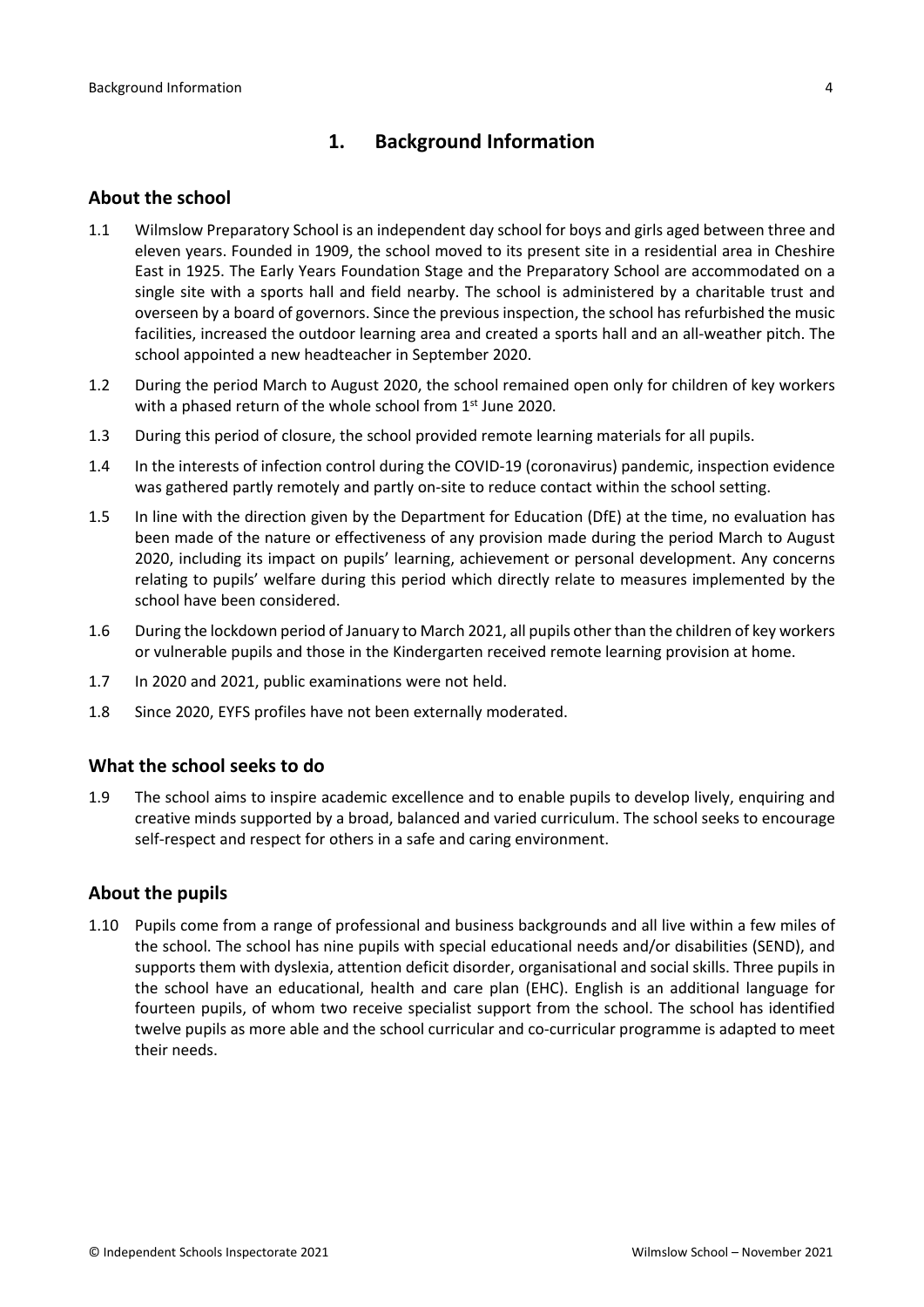# <span id="page-4-0"></span>**2. Regulatory Compliance Inspection**

## <span id="page-4-1"></span>**Preface**

The Independent Schools Inspectorate (ISI) is approved by the Secretary of State to inspect schools which are, or whose heads are, in membership of the associations which form the Independent Schools Council (ISC) and report on the extent to which they meet the Independent School Standards ('the standards') in the Schedule to the Education (Independent School Standards) Regulations 2014. Inspections of schools with early years settings not requiring registration also report whether the school complies with key provisions of the Early Years Foundation Stage statutory framework. Additionally, inspections report on the school's accessibility plan under Schedule 10 of the Equality Act 2010 and the ban on corporal punishment under section 548 of the Education Act 1996. Inspections also comment on the progress made to meet any compliance action points set out in the school's most recent statutory inspection.

ISI inspections are also carried out under the arrangements of the ISC Associations for the maintenance and improvement of the quality of their membership.

**This is a COMPLIANCE ONLY inspection and as such reports only on the school's compliance with the standards.** The standards represent minimum requirements and judgements are given either as **met** or as **not met**. All schools are required to meet all the standards applicable to them. Where the minimum requirements are not met, this is clearly indicated and the school is required to take the actions specified.

Links to the standards and requirements can be found here: The Education [\(Independent](http://www.legislation.gov.uk/uksi/2014/3283/contents/made) School Standards) [Regulations](http://www.legislation.gov.uk/uksi/2014/3283/contents/made) 2014, Early Years Foundation Stage Statutory [Framework.](https://www.gov.uk/government/publications/early-years-foundation-stage-framework--2)

**COVID-19: Inspection judgements do not cover the period March to August 2020 inclusive.**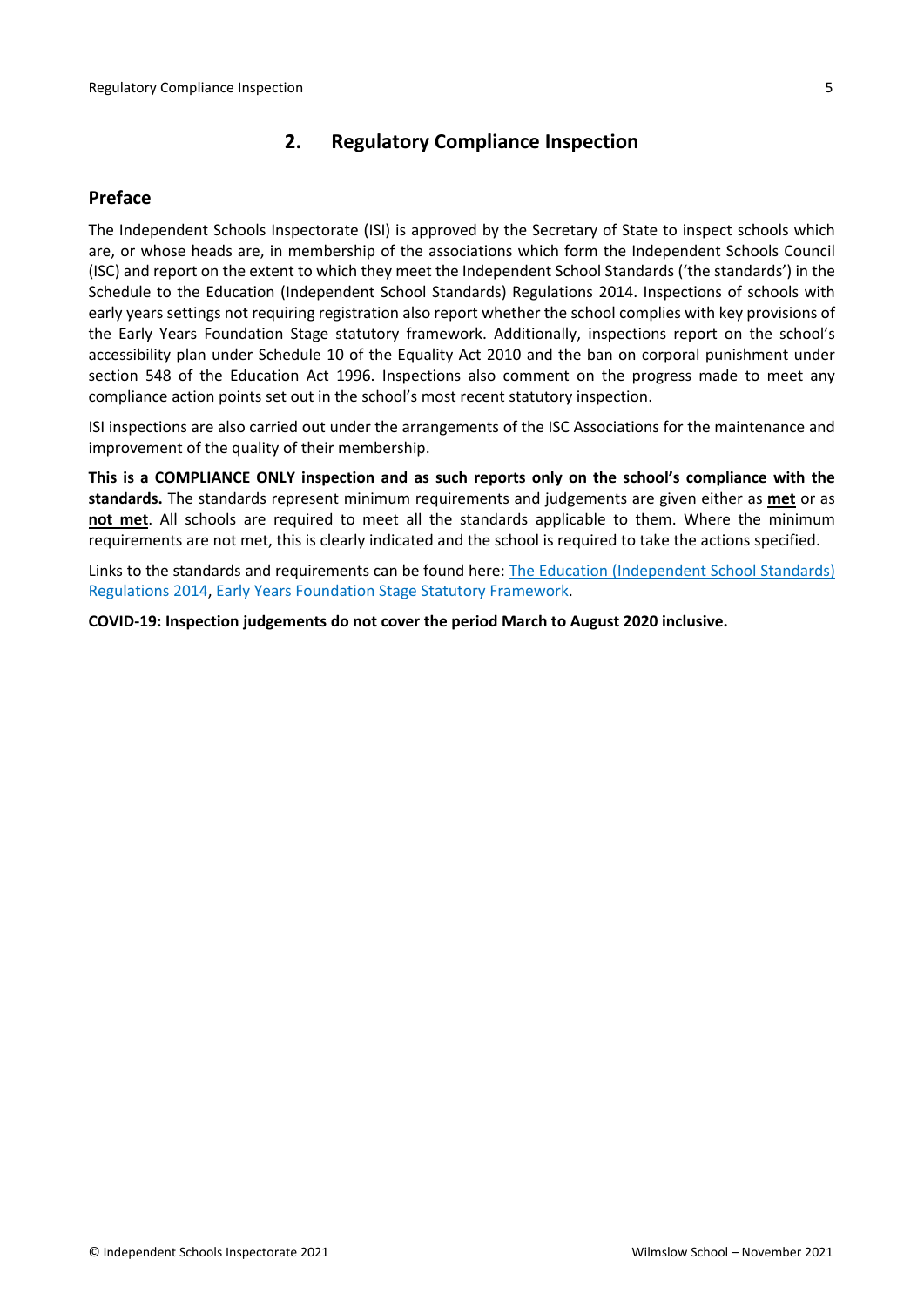# <span id="page-5-0"></span>**Key findings**

**2.1 The school meets the standards in the schedule to the Education (Independent School Standards) Regulations 2014, and relevant requirements of the statutory framework for the Early Years Foundation Stage, and associated requirements and no further action is required as a result of this inspection.**

# <span id="page-5-1"></span>**PART 1 – Quality of education provided**

- 2.2 The school's own framework for assessment confirms that teaching enables pupils to make good progress in the context of Part 1 paragraph 3(a).
- 2.3 The curriculum is documented, supported by appropriate plans and schemes of work for the pupils and covers the required breadth of material. The teaching enables pupils to make good progress, encompasses effective behaviour management and is supported by suitable resources. A suitable framework for the assessment of pupils' performance is in place.
- 2.4 Pupils receive relationships education in the junior school, except in so far as they are lawfully excused. The school has consulted parents and published a written statement of its policy which has regard to the relevant statutory guidance.
- **2.5 The standards relating to the quality of education [paragraphs 1–4] are met.**

## <span id="page-5-2"></span>**PART 2 – Spiritual, moral, social and cultural development of pupils**

- 2.6 Principles and values are actively promoted which facilitate the personal development of pupils as responsible, tolerant, law-abiding citizens.
- **2.7 The standard relating to spiritual, moral, social and cultural development [paragraph 5] is met.**

## <span id="page-5-3"></span>**PART 3 – Welfare, health and safety of pupils**

- 2.8 Arrangements are made to safeguard and promote the welfare of pupils by means that pay due regard to current statutory guidance; good behaviour is promoted; bullying is prevented so far as reasonably practicable; health and safety requirements are met, including those relating to fire safety; provision is made for first aid. Pupils are properly supervised; admission and attendance registers are maintained, as required, and there is a strategic approach to risk assessment. A disability access plan is in place.
- **2.9 The standardsrelating to welfare, health and safety [paragraphs 6–16], the requirement of Schedule 10 of the Equality Act 2010, and the ban on corporal punishment undersection 548 of the Education Act 1996 are met.**

## <span id="page-5-4"></span>**PART 4 – Suitability of staff and proprietors**

- 2.10 The school makes appropriate checks to ensure the suitability of staff and proprietors, and a register is kept as required.
- **2.11 The standards relating to the suitability of those in contact with pupils at the school [paragraphs 17–21] are met.**

## <span id="page-5-5"></span>**PART 5 – Premises of and accommodation at schools**

2.12 Suitable toilet and changing facilities, and showering facilities where required by the standard, and appropriate accommodation for pupils' medical and therapy needs are provided. The premises are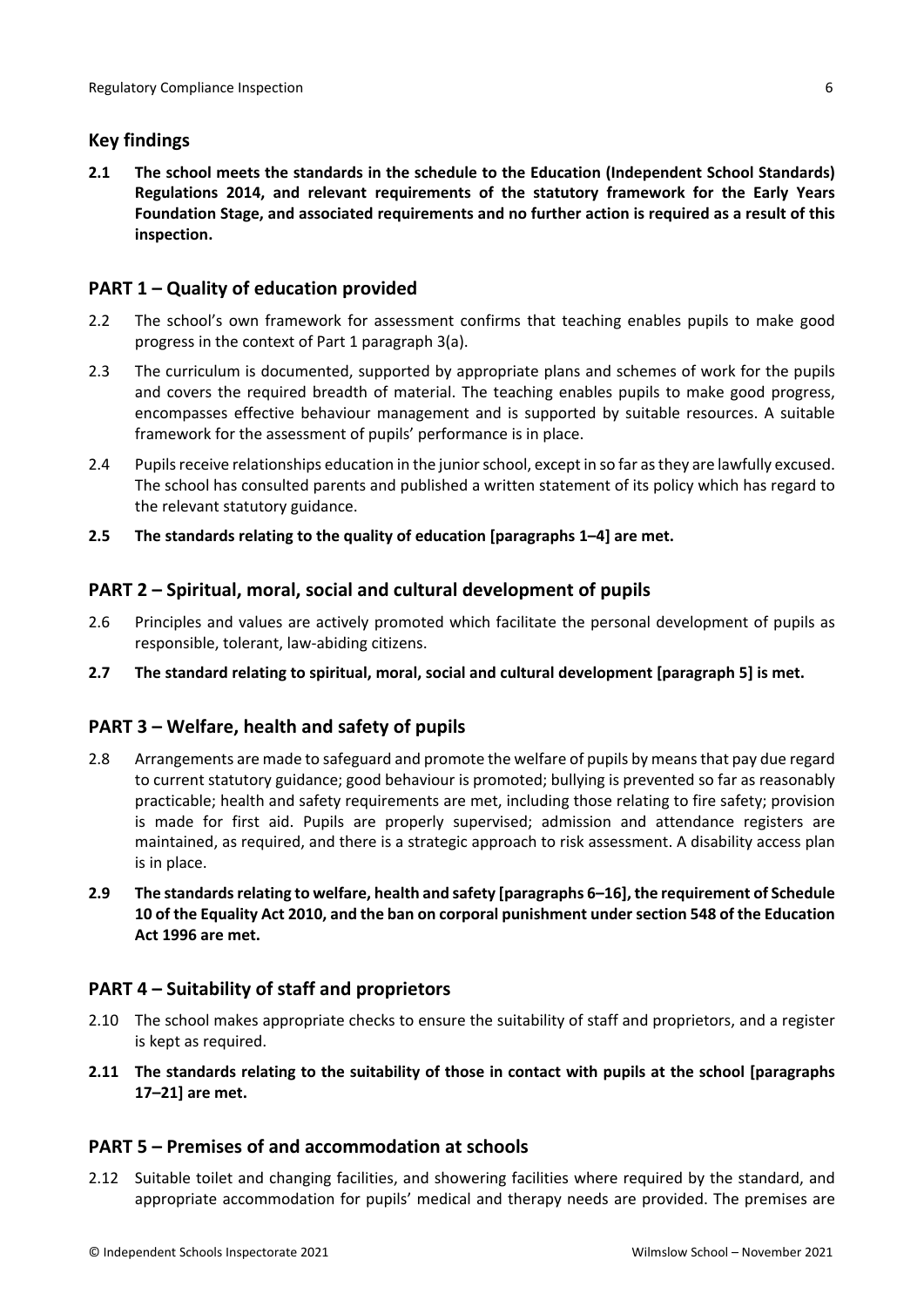maintained to a standard commensurate with health and safety; acoustics and lighting are appropriate; water provision is adequate. Suitable outdoor space is provided for physical education and outdoor play.

#### **2.13 The standards relating to the premises and accommodation [paragraphs 22–31] are met.**

### <span id="page-6-0"></span>**PART 6 – Provision of information**

2.14 A range of information is published, provided or made available to parents, inspectors and the Department for Education. This includes details about the proprietor, the ethos of the school and the curriculum, and of the school's arrangementsfor admission, behaviour and exclusions, bullying, health and safety, first aid, details of the complaints procedure, and the number of complaints registered under the formal procedure during the preceding school year, and the provision for any with education, health and care plans or English as an additional language. It also includes particulars of the school's academic performance during the preceding school year, inspection reports and (for parents only) a report at least annually of their own child's progress. The safeguarding policy is posted on the school's website.

#### **2.15 The standard relating to the provision of information [paragraph 32] is met.**

#### <span id="page-6-1"></span>**PART 7 – Manner in which complaints are handled**

- 2.16 Parental complaints, if any, are handled effectively through a three-stage process, (informal, formal and a hearing before a panel of three, one of whom is independent of the school). Each stage has clear time scales, and at the third stage the panel can make findings and recommendations which are communicated to the complainant. Records are kept appropriately, including of any action taken, whether or not a complaint is successful.
- **2.17 The standard relating to the handling of complaints [paragraph 33] is met.**

#### <span id="page-6-2"></span>**PART 8 – Quality of leadership in and management of schools**

- 2.18 The proprietor ensures that the leadership and management demonstrate good skills and knowledge, and fulfil their responsibilities effectively, so that the other standards are consistently met, and they actively promote the well-being of the pupils.
- **2.19 The standard relating to leadership and management of the school [paragraph 34] is met.**